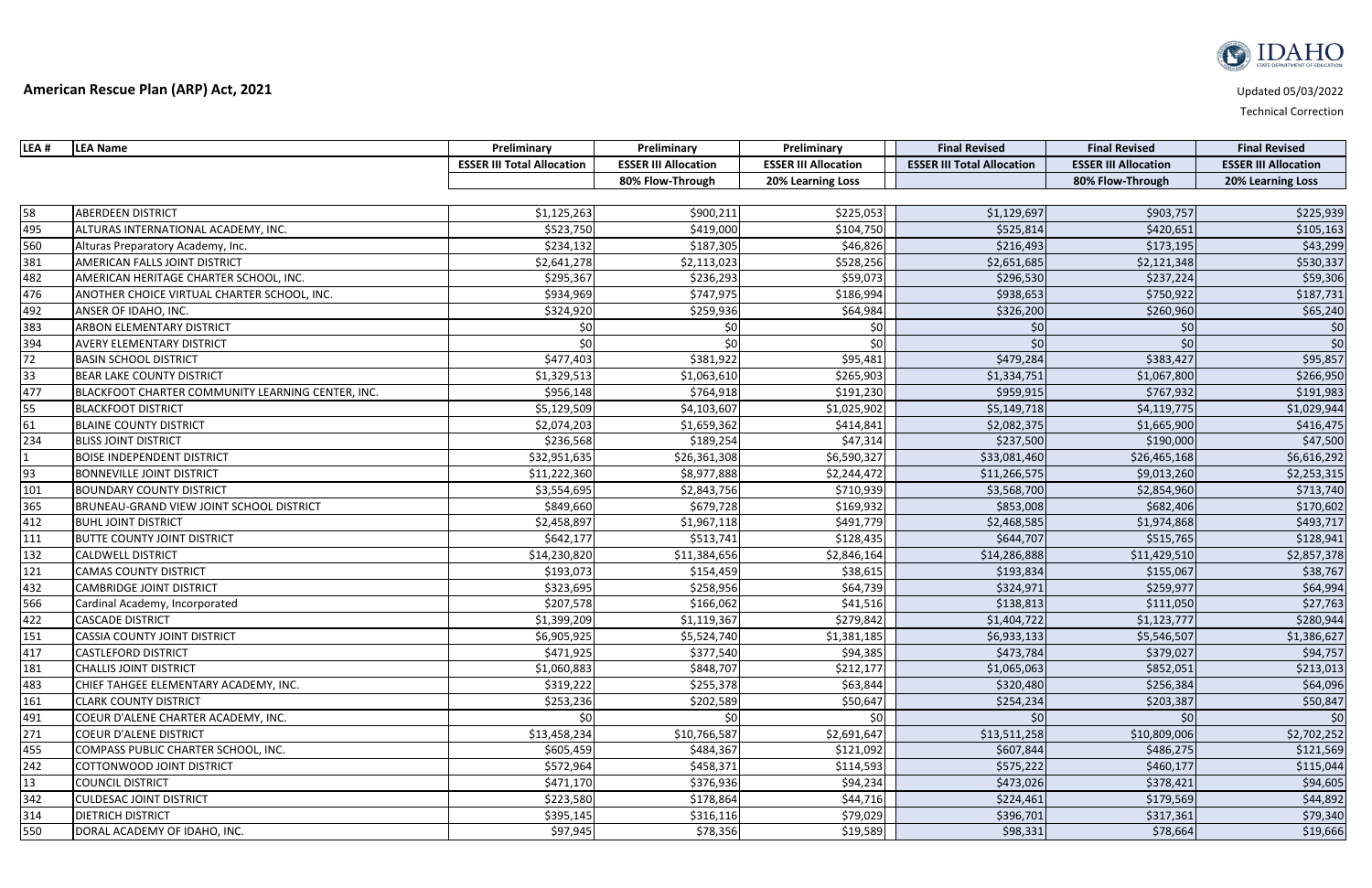| LEA #           | <b>LEA Name</b>                                                 | Preliminary                       | Preliminary                 | Preliminary                 | <b>Final Revised</b>              | <b>Final Revised</b>        | <b>Final Revised</b>        |
|-----------------|-----------------------------------------------------------------|-----------------------------------|-----------------------------|-----------------------------|-----------------------------------|-----------------------------|-----------------------------|
|                 |                                                                 | <b>ESSER III Total Allocation</b> | <b>ESSER III Allocation</b> | <b>ESSER III Allocation</b> | <b>ESSER III Total Allocation</b> | <b>ESSER III Allocation</b> | <b>ESSER III Allocation</b> |
|                 |                                                                 |                                   | 80% Flow-Through            | 20% Learning Loss           |                                   | 80% Flow-Through            | <b>20% Learning Loss</b>    |
| 523             | ELEVATE ACADEMY INC.                                            | \$595,214                         | \$476,171                   | \$119,043                   | \$791,786                         | \$633,429                   | \$158,357                   |
| 221             | <b>EMMETT INDEPENDENT DISTRICT</b>                              | \$4,561,326                       | \$3,649,061                 | \$912,265                   | \$4,579,297                       | \$3,663,438                 | \$915,859                   |
| 456             | FALCON RIDGE PUBLIC CHARTER SCHOOL, INC.                        | \$186,855                         | \$149,484                   | \$37,371                    | \$187,591                         | \$150,073                   | \$37,518                    |
| 531             | FERN-WATERS PUBLIC CHARTER SCHOOL, INC.                         | \$156,978                         | \$125,583                   | \$31,396                    | \$157,597                         | \$126,077                   | \$31,519                    |
| 413             | <b>FILER DISTRICT</b>                                           | \$1,674,277                       | \$1,339,421                 | \$334,855                   | \$1,680,873                       | \$1,344,699                 | \$336,175                   |
| 59              | <b>FIRTH DISTRICT</b>                                           | \$644,619                         | \$515,695                   | \$128,924                   | \$647,159                         | \$517,727                   | \$129,432                   |
| 528             | FORGE INTERNATIONAL, LLC                                        | \$242,332                         | \$193,865                   | \$48,466                    | \$281,025                         | \$224,820                   | \$56,205                    |
| 215             | <b>FREMONT COUNTY JOINT DISTRICT</b>                            | \$3,833,473                       | \$3,066,779                 | \$766,695                   | \$3,848,577                       | \$3,078,861                 | \$769,715                   |
| 373             | <b>FRUITLAND DISTRICT</b>                                       | \$1,531,716                       | \$1,225,373                 | \$306,343                   | \$1,537,751                       | \$1,230,200                 | \$307,550                   |
| 499             | FUTURE PUBLIC SCHOOL, INC.                                      | \$454,062                         | \$363,250                   | \$90,812                    | \$690,114                         | \$552,091                   | \$138,023                   |
| 71              | <b>GARDEN VALLEY DISTRICT</b>                                   | \$661,999                         | \$529,599                   | \$132,400                   | \$664,607                         | \$531,686                   | \$132,921                   |
| 549             | Gem Prep: Meridian North LLC.                                   | \$283,762                         | \$227,009                   | \$56,752                    | \$149,565                         | \$119,652                   | \$29,913                    |
| 498             | <b>GEM PREP: MERIDIAN, LLC</b>                                  | \$572,089                         | \$457,671                   | \$114,418                   | \$570,900                         | \$456,720                   | \$114,180                   |
| 796             | Gem Prep: Nampa LLC                                             | \$827,081                         | \$661,665                   | \$165,416                   | \$655,381                         | \$524,305                   | \$131,076                   |
| 534             | <b>GEM PREP: ONLINE LLC</b>                                     | \$759,144                         | \$607,315                   | \$151,829                   | \$762,135                         | \$609,708                   | \$152,427                   |
| 496             | <b>GEM PREP: POCATELLO, LLC</b>                                 | \$515,938                         | \$412,750                   | \$103,188                   | \$978,124                         | \$782,499                   | \$195,625                   |
| 282             | <b>GENESEE JOINT DISTRICT</b>                                   | \$288,114                         | \$230,491                   | \$57,623                    | \$289,249                         | \$231,399                   | \$57,850                    |
| 192             | <b>GLENNS FERRY JOINT DISTRICT</b>                              | \$1,168,215                       | \$934,572                   | \$233,643                   | \$1,172,817                       | \$938,254                   | \$234,563                   |
| 231             | <b>GOODING JOINT DISTRICT</b>                                   | \$2,058,590                       | \$1,646,872                 | \$411,718                   | \$2,066,700                       | \$1,653,360                 | \$413,340                   |
| 148             | <b>GRACE JOINT DISTRICT</b>                                     | \$466,770                         | \$373,416                   | \$93,354                    | \$468,609                         | \$374,887                   | \$93,722                    |
| 233             | HAGERMAN JOINT DISTRICT                                         | \$617,808                         | \$494,246                   | \$123,562                   | \$620,242                         | \$496,194                   | \$124,048                   |
| 415             | <b>HANSEN DISTRICT</b>                                          | \$681,858                         | \$545,486                   | \$136,372                   | \$684,544                         | \$547,635                   | \$136,909                   |
| 508             | HAYDEN CANYON CHARTER SCHOOL, INC.                              | \$204,411                         | \$163,529                   | \$40,882                    | \$205,216                         | \$164,173                   | \$41,043                    |
| 479             | HERITAGE ACADEMY, INC.                                          | \$377,053                         | \$301,642                   | \$75,411                    | \$378,539                         | \$302,831                   | \$75,708                    |
| 481             | HERITAGE COMMUNITY CHARTER SCHOOL, INC.                         | \$908,745                         | \$726,996                   | \$181,749                   | \$912,325                         | \$729,860                   | \$182,465                   |
| 305             | <b>HIGHLAND JOINT DISTRICT</b>                                  | \$233,135                         | \$186,508                   | \$46,627                    | \$234,054                         | \$187,243                   | \$46,811                    |
| 370             | <b>HOMEDALE JOINT DISTRICT</b>                                  | \$2,029,491                       | \$1,623,593                 | \$405,898                   | \$2,037,487                       | \$1,629,990                 | \$407,497                   |
| $\overline{73}$ | HORSESHOE BEND SCHOOL DISTRICT                                  | \$372,250                         | \$297,800                   | \$74,450                    | \$373,716                         | \$298,973                   | \$74,743                    |
| 795             | Idaho Arts Charter School, Inc.                                 | \$1,115,356                       | \$892,285                   | \$223,071                   | \$1,277,770                       | \$1,022,216                 | \$255,554                   |
| 596             | IDAHO BUREAU OF EDUCATIONAL SERVICES FOR THE DEAF AND THE BLINI | \$0                               | \$0                         | \$0                         | \$0                               | \$0                         | \$0                         |
| 489             | IDAHO COLLEGE AND CAREER READINESS ACADEMY, INC.                | \$٥                               | \$0                         | \$0                         | \$0                               | \$0                         | \$0                         |
| 91              | <b>IDAHO FALLS DISTRICT</b>                                     | \$14,771,261                      | \$11,817,009                | \$2,954,252                 | \$14,829,458                      | \$11,863,566                | \$2,965,892                 |
| 468             | IDAHO SCIENCE AND TECHNOLOGY CHARTER SCHOOL, INC.               | \$549,307                         | \$439,445                   | \$109,861                   | \$551,471                         | \$441,177                   | \$110,294                   |
| 485             | <b>IDAHO STEM ACADEMY, INC.</b>                                 | \$155,856                         | \$124,685                   | \$31,171                    | \$156,470                         | \$125,176                   | \$31,294                    |
| 452             | IDAHO VIRTUAL ACADEMY, INC.                                     | \$3,806,098                       | \$3,044,878                 | \$761,220                   | \$3,821,093                       | \$3,056,875                 | \$764,219                   |
| 469             | IDAHO VIRTUAL EDUCATION PARTNERS, INC.                          | \$0                               | \$0                         | \$0                         | \$0                               | $\zeta$                     | \$0                         |
| 453             | IDAHO VIRTUAL HIGH SCHOOL, INC.                                 | \$0                               | \$0                         | \$0                         | \$0                               | \$0                         | \$0                         |
| 457             | <b>INSPIRE ACADEMICS, INC.</b>                                  | \$1,919,703                       | \$1,535,762                 | \$383,941                   | \$1,927,266                       | \$1,541,813                 | \$385,453                   |
| 540             | ISLAND PARK CHARTER SCHOOL, INC.                                | \$0                               | \$0                         | \$0                         | \$0                               |                             | \$0                         |
| 466             | ISUCCEED VIRTUAL HIGH SCHOOL, INC.                              | \$1,104,980                       | \$883,984                   | \$220,996                   | \$1,102,684                       | \$882,148                   | \$220,537                   |

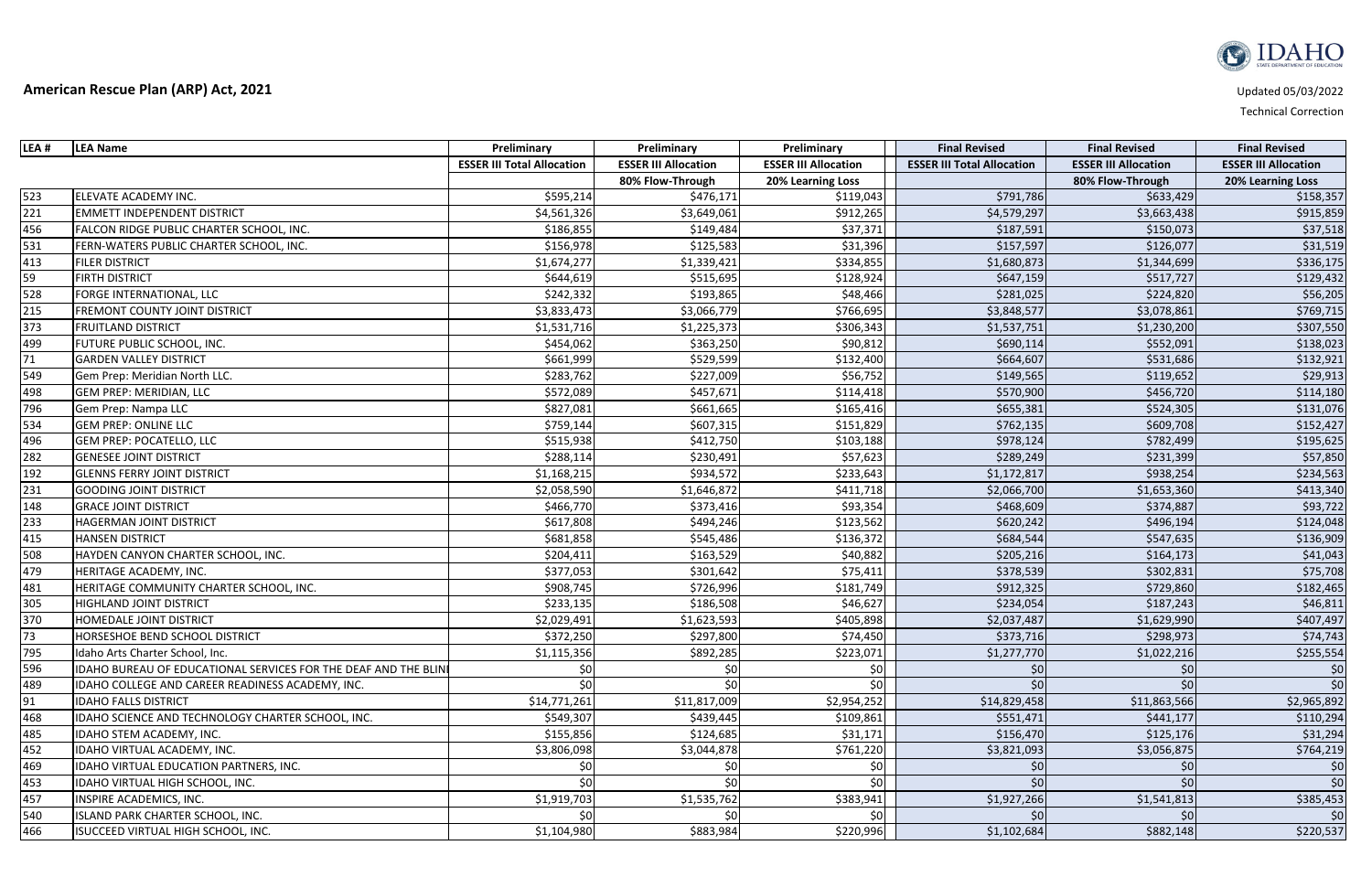| LEA #          | <b>LEA Name</b>                            | Preliminary                       | Preliminary                 | Preliminary                 | <b>Final Revised</b>              | <b>Final Revised</b>        | <b>Final Revised</b>        |
|----------------|--------------------------------------------|-----------------------------------|-----------------------------|-----------------------------|-----------------------------------|-----------------------------|-----------------------------|
|                |                                            | <b>ESSER III Total Allocation</b> | <b>ESSER III Allocation</b> | <b>ESSER III Allocation</b> | <b>ESSER III Total Allocation</b> | <b>ESSER III Allocation</b> | <b>ESSER III Allocation</b> |
|                |                                            |                                   | 80% Flow-Through            | 20% Learning Loss           |                                   | 80% Flow-Through            | <b>20% Learning Loss</b>    |
| 251            | JEFFERSON COUNTY JOINT DISTRICT            | \$4,521,990                       | \$3,617,592                 | \$904,398                   | \$4,539,806                       | \$3,631,845                 | \$907,961                   |
| 261            | JEROME JOINT DISTRICT                      | \$5,881,826                       | \$4,705,460                 | \$1,176,365                 | \$5,904,999                       | \$4,723,999                 | \$1,181,000                 |
| $\overline{2}$ | JOINT SCHOOL DISTRICT NO. 2                | \$31,001,425                      | \$24,801,140                | \$6,200,285                 | \$31,123,567                      | \$24,898,853                | \$6,224,713                 |
| 304            | <b>KAMIAH JOINT DISTRICT</b>               | \$2,758,994                       | \$2,207,195                 | \$551,799                   | \$2,769,864                       | \$2,215,891                 | \$553,973                   |
| 391            | <b>KELLOGG JOINT DISTRICT</b>              | \$2,355,577                       | \$1,884,462                 | \$471,115                   | \$2,364,858                       | \$1,891,886                 | \$472,972                   |
| 283            | <b>KENDRICK JOINT DISTRICT</b>             | \$227,137                         | \$181,709                   | \$45,427                    | \$228,032                         | \$182,425                   | \$45,606                    |
| 414            | <b>KIMBERLY DISTRICT</b>                   | \$1,303,244                       | \$1,042,595                 | \$260,649                   | \$1,308,379                       | \$1,046,703                 | \$261,676                   |
| 274            | <b>KOOTENAI DISTRICT</b>                   | \$360,142                         | \$288,114                   | \$72,028                    | \$361,561                         | \$289,249                   | \$72,312                    |
| $\overline{3}$ | <b>KUNA JOINT DISTRICT</b>                 | \$6,532,326                       | \$5,225,861                 | \$1,306,465                 | \$6,558,062                       | \$5,246,450                 | \$1,311,612                 |
| 84             | LAKE PEND OREILLE SCHOOL DISTRICT          | \$5,701,549                       | \$4,561,239                 | \$1,140,310                 | \$5,724,013                       | \$4,579,210                 | \$1,144,803                 |
| 272            | LAKELAND DISTRICT                          | \$5,847,513                       | \$4,678,010                 | \$1,169,503                 | \$5,870,551                       | \$4,696,441                 | \$1,174,110                 |
| 341            | <b>LAPWAI DISTRICT</b>                     | \$1,241,336                       | \$993,069                   | \$248,267                   | \$1,246,227                       | \$996,981                   | \$249,245                   |
| 478            | LEGACY PUBLIC CHARTER SCHOOL, INC.         | \$288,935                         | \$231,148                   | \$57,787                    | \$290,074                         | \$232,059                   | \$58,015                    |
| 340            | LEWISTON INDEPENDENT DISTRICT              | \$5,653,068                       | \$4,522,455                 | \$1,130,614                 | \$5,675,341                       | \$4,540,272                 | \$1,135,068                 |
| 458            | LIBERTY CHARTER SCHOOL, INC.               | \$322,969                         | \$258,376                   | \$64,594                    | \$324,242                         | \$259,393                   | \$64,848                    |
| 182            | <b>MACKAY JOINT DISTRICT</b>               | \$184,867                         | \$147,894                   | \$36,973                    | \$185,596                         | \$148,476                   | \$37,119                    |
| 321            | <b>MADISON DISTRICT</b>                    | \$7,679,582                       | \$6,143,665                 | \$1,535,916                 | \$7,709,838                       | \$6,167,871                 | \$1,541,968                 |
| 21             | MARSH VALLEY JOINT DISTRICT                | \$1,505,932                       | \$1,204,745                 | \$301,186                   | \$1,511,865                       | \$1,209,492                 | \$302,373                   |
| 363            | <b>MARSING JOINT DISTRICT</b>              | \$1,943,360                       | \$1,554,688                 | \$388,672                   | \$1,951,017                       | \$1,560,814                 | \$390,203                   |
| 421            | MCCALL-DONNELLY JOINT SCHOOL DISTRICT      | \$814,585                         | \$651,668                   | \$162,917                   | \$817,794                         | \$654,235                   | \$163,559                   |
| 11             | <b>MEADOWS VALLEY DISTRICT</b>             | \$432,970                         | \$346,376                   | \$86,594                    | \$434,676                         | \$347,741                   | \$86,935                    |
| 136            | <b>MELBA JOINT DISTRICT</b>                | \$853,070                         | \$682,456                   | \$170,614                   | \$856,431                         | \$685,145                   | \$171,286                   |
| 134            | <b>MIDDLETON DISTRICT</b>                  | \$2,532,825                       | \$2,026,260                 | \$506,565                   | \$2,542,804                       | \$2,034,243                 | \$508,561                   |
| 433            | <b>MIDVALE DISTRICT</b>                    | \$245,199                         | \$196,159                   | \$49,040                    | \$246,165                         | \$196,932                   | \$49,233                    |
| 331            | MINIDOKA COUNTY JOINT DISTRICT             | \$5,676,300                       | \$4,541,040                 | \$1,135,260                 | \$5,698,664                       | \$4,558,931                 | \$1,139,733                 |
| 474            | MONTICELLO MONTESSORI CHARTER SCHOOL, INC. | \$362,394                         | \$289,915                   | \$72,479                    | \$363,821                         | \$291,057                   | \$72,764                    |
| 544            | MOSAICS PUBLIC SCHOOL, INC.                | \$255,884                         | \$204,707                   | \$51,177                    | \$296,744                         | \$237,395                   | \$59,349                    |
| 281            | <b>MOSCOW DISTRICT</b>                     | \$2,534,871                       | \$2,027,897                 | \$506,974                   | \$2,544,858                       | \$2,035,886                 | \$508,972                   |
| 193            | <b>MOUNTAIN HOME DISTRICT</b>              | \$6,596,097                       | \$5,276,877                 | \$1,319,219                 | \$6,622,085                       | \$5,297,668                 | \$1,324,417                 |
| 244            | MOUNTAIN VIEW SCHOOL DISTRICT              | \$1,888,851                       | \$1,511,081                 | \$377,770                   | \$1,896,293                       | \$1,517,035                 | \$379,259                   |
| 392            | <b>MULLAN DISTRICT</b>                     | \$449,478                         | \$359,582                   | \$89,896                    | \$451,248                         | \$360,999                   | \$90,250                    |
| 418            | MURTAUGH JOINT DISTRICT                    | \$345,666                         | \$276,533                   | \$69,133                    | \$347,028                         | \$277,622                   | \$69,406                    |
| 131            | <b>NAMPA SCHOOL DISTRICT</b>               | \$26,739,448                      | \$21,391,558                | \$5,347,890                 | \$26,844,798                      | \$21,475,838                | \$5,368,960                 |
| 372            | <b>NEW PLYMOUTH DISTRICT</b>               | \$1,375,720                       | \$1,100,576                 | \$275,144                   | \$1,381,140                       | \$1,104,912                 | \$276,228                   |
| 302            | NEZPERCE JOINT DISTRICT                    | \$161,393                         | \$129,114                   | \$32,279                    | \$162,029                         | \$129,623                   | \$32,406                    |
| 149            | <b>NORTH GEM DISTRICT</b>                  | \$133,372                         | \$106,698                   | \$26,674                    | \$133,898                         | \$107,118                   | \$26,780                    |
| 480            | NORTH IDAHO STEM CHARTER ACADEMY, INC.     | \$0                               | \$0                         | \$0                         | \$0                               | \$0                         | \$0                         |
| 493            | NORTH STAR CHARTER SCHOOL, INC.            | \$0                               | \$0                         | \$0                         | 50                                | \$0                         | \$0                         |
| 465            | NORTH VALLEY ACADEMY, INC.                 | \$353,190                         | \$282,552                   | \$70,638                    | \$354,582                         | \$283,665                   | \$70,916                    |
| <u>135</u>     | <b>NOTUS DISTRICT</b>                      | \$574,864                         | \$459,891                   | \$114,973                   | \$577,129                         | \$461,703                   | \$115,426                   |

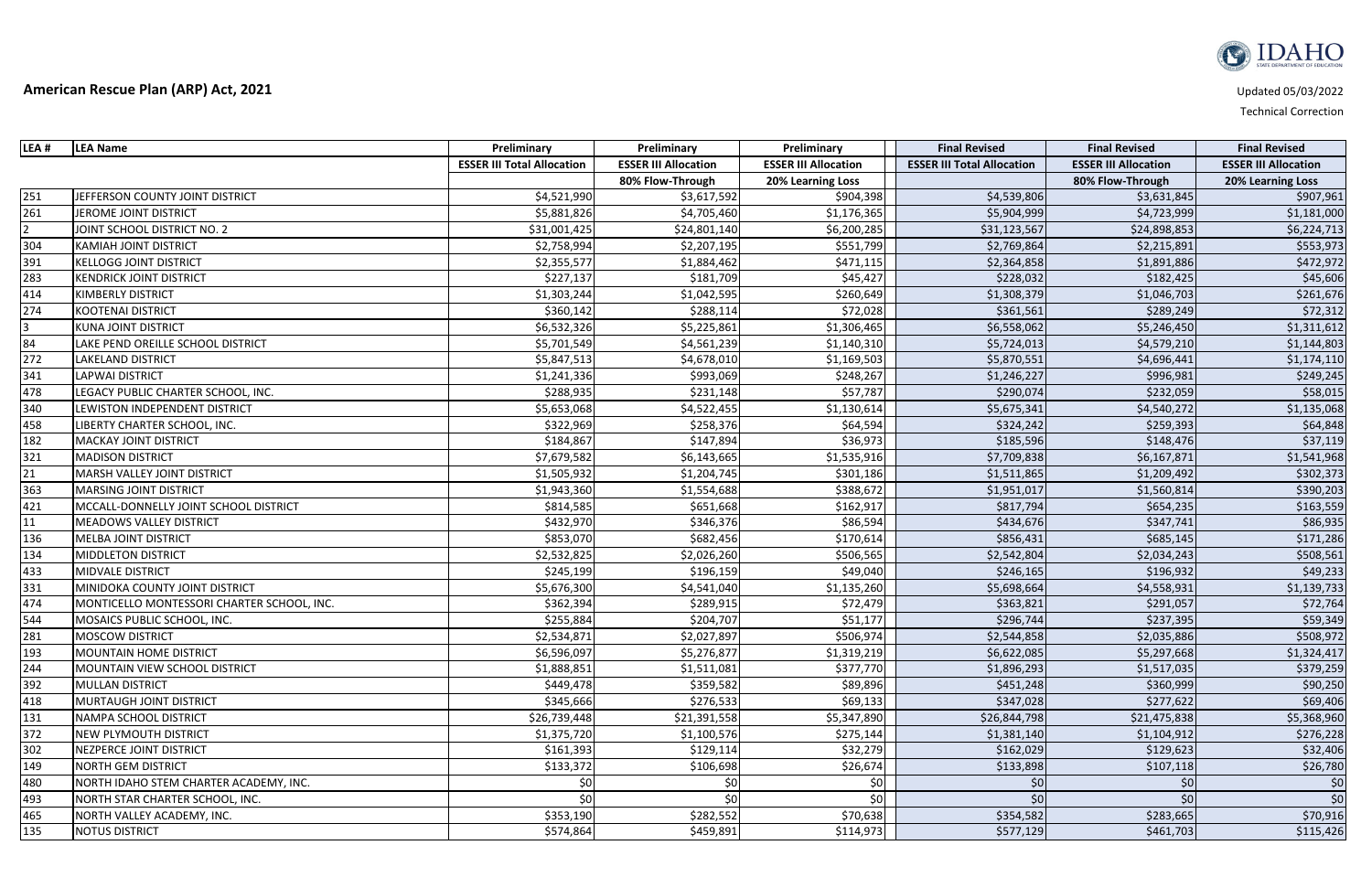| LEA # | <b>LEA Name</b>                                                 | Preliminary                       | Preliminary                 | Preliminary                 | <b>Final Revised</b>              | <b>Final Revised</b>        | <b>Final Revised</b>        |
|-------|-----------------------------------------------------------------|-----------------------------------|-----------------------------|-----------------------------|-----------------------------------|-----------------------------|-----------------------------|
|       |                                                                 | <b>ESSER III Total Allocation</b> | <b>ESSER III Allocation</b> | <b>ESSER III Allocation</b> | <b>ESSER III Total Allocation</b> | <b>ESSER III Allocation</b> | <b>ESSER III Allocation</b> |
|       |                                                                 |                                   | 80% Flow-Through            | 20% Learning Loss           |                                   | 80% Flow-Through            | 20% Learning Loss           |
| 351   | <b>ONEIDA COUNTY DISTRICT</b>                                   | \$995,895                         | \$796,716                   | \$199,179                   | \$999,819                         | \$799,855                   | \$199,964                   |
| 171   | OROFINO JOINT DISTRICT                                          | \$1,866,961                       | \$1,493,569                 | \$373,392                   | \$1,874,317                       | \$1,499,453                 | \$374,863                   |
| 472   | PALOUSE PRAIRIE EDUCATIONAL ORGANIZATION, INC.                  | \$135,176                         | \$108,141                   | \$27,035                    | \$135,709                         | \$108,567                   | \$27,142                    |
| 137   | <b>PARMA DISTRICT</b>                                           | \$1,382,753                       | \$1,106,202                 | \$276,551                   | \$1,388,201                       | \$1,110,561                 | \$277,640                   |
| 497   | PATHWAYS IN EDUCATION - NAMPA, INC.                             | \$279,629                         | \$223,703                   | \$55,926                    | \$280,731                         | \$224,585                   | \$56,146                    |
| 371   | PAYETTE JOINT DISTRICT                                          | \$3,213,861                       | \$2,571,089                 | \$642,772                   | \$3,226,523                       | \$2,581,219                 | \$645,305                   |
| 511   | PEACE VALLEY CHARTER SCHOOL, INC.                               | \$181,398                         | \$145,119                   | \$36,280                    | \$182,113                         | \$145,691                   | \$36,423                    |
| 553   | PINECREST ACADEMY OF IDAHO, INC.                                |                                   |                             | \$0                         | \$0                               |                             | \$0                         |
| 364   | PLEASANT VALLEY ELEMENTARY DISTRICT                             | \$0                               | \$0                         | \$0                         | \$0                               |                             | \$0                         |
| 44    | PLUMMER-WORLEY JOINT DISTRICT                                   | \$2,096,723                       | \$1,677,379                 | \$419,345                   | \$2,104,984                       | \$1,683,987                 | \$420,997                   |
| 25    | POCATELLO DISTRICT                                              | \$19,055,965                      | \$15,244,772                | \$3,811,193                 | \$19,131,043                      | \$15,304,834                | \$3,826,209                 |
| 273   | POST FALLS DISTRICT                                             | \$8,098,120                       | \$6,478,496                 | \$1,619,624                 | \$8,130,025                       | \$6,504,020                 | \$1,626,005                 |
| 285   | POTLATCH DISTRICT                                               | \$534,779                         | \$427,824                   | \$106,956                   | \$536,886                         | \$429,509                   | \$107,377                   |
| 191   | PRAIRIE ELEMENTARY DISTRICT                                     | \$0                               | \$0                         | \$0                         | \$0                               |                             | \$0                         |
| 201   | PRESTON JOINT DISTRICT                                          | \$1,898,289                       | \$1,518,632                 | \$379,658                   | \$1,905,769                       | \$1,524,615                 | \$381,154                   |
| 513   | PROJECT IMPACT STEM ACADEMY, INC.                               | \$276,490                         | \$221,192                   | \$55,298                    | \$361,315                         | \$289,052                   | \$72,263                    |
| 316   | RICHFIELD DISTRICT                                              | \$403,901                         | \$323,120                   | \$80,780                    | \$405,492                         | \$324,394                   | \$81,098                    |
| 252   | RIRIE JOINT DISTRICT                                            | \$377,984                         | \$302,388                   | \$75,597                    | \$379,474                         | \$303,579                   | \$75,895                    |
| 382   | ROCKLAND DISTRICT                                               | \$201,052                         | \$160,842                   | \$40,210                    | \$201,844                         | \$161,475                   | \$40,369                    |
| 454   | ROLLING HILLS PUBLIC CHARTER SCHOOL, INC.                       | \$295,264                         | \$236,211                   | \$59,053                    | \$296,427                         | \$237,142                   | \$59,285                    |
| 291   | <b>SALMON DISTRICT</b>                                          | \$1,822,895                       | \$1,458,316                 | \$364,579                   | \$1,830,077                       | \$1,464,062                 | \$366,015                   |
| 243   | SALMON RIVER JOINT SCHOOL DISTRICT                              | \$264,090                         | \$211,272                   | \$52,818                    | \$265,130                         | \$212,104                   | \$53,026                    |
| 487   | SANDPOINT CHARTER SCHOOL, INC.                                  | \$567,310                         | \$453,848                   | \$113,462                   | \$569,545                         | \$455,636                   | \$113,909                   |
| 60    | <b>SHELLEY JOINT DISTRICT</b>                                   | \$1,896,823                       | \$1,517,458                 | \$379,365                   | \$1,904,296                       | \$1,523,437                 | \$380,859                   |
| 312   | <b>SHOSHONE JOINT DISTRICT</b>                                  | \$764,344                         | \$611,475                   | \$152,869                   | \$767,355                         | \$613,884                   | \$153,471                   |
| 52    | <b>SNAKE RIVER DISTRICT</b>                                     | \$2,344,562                       | \$1,875,650                 | \$468,912                   | \$2,353,800                       | \$1,883,040                 | \$470,760                   |
| 150   | SODA SPRINGS JOINT DISTRICT                                     | \$712,189                         | \$569,751                   | \$142,438                   | \$714,994                         | \$571,996                   | \$142,999                   |
| 292   | <b>SOUTH LEMHI DISTRICT</b>                                     | \$151,346                         | \$121,077                   | \$30,269                    | \$151,943                         | \$121,554                   | \$30,389                    |
| 41    | ST MARIES JOINT DISTRICT                                        | \$1,184,810                       | \$947,848                   | \$236,962                   | \$1,189,478                       | \$951,583                   | \$237,896                   |
| 322   | <b>SUGAR-SALEM JOINT DISTRICT</b>                               | \$1,581,443                       | \$1,265,155                 | \$316,289                   | \$1,587,674                       | \$1,270,139                 | \$317,535                   |
| 92    | SWAN VALLEY ELEMENTARY DISTRICT                                 | \$0                               | \$0                         | \$0                         | \$0                               | $\zeta$                     | \$0                         |
| 488   | SYRINGA MOUNTAIN SCHOOL, INC.                                   | \$156,062                         | \$124,849                   | \$31,212                    | \$156,677                         | \$125,341                   | \$31,335                    |
| 461   | TAYLOR'S CROSSING PUBLIC CHARTER SCHOOL, INC.                   | \$356,234                         | \$284,987                   | \$71,247                    | \$357,637                         | \$286,110                   | \$71,527                    |
| 401   | <b>TETON COUNTY DISTRICT</b>                                    | \$1,835,215                       | \$1,468,172                 | \$367,043                   | \$1,842,446                       | \$1,473,956                 | \$368,489                   |
| 460   | THE ACADEMY, INC.                                               | \$421,391                         | \$337,113                   | \$84,278                    | \$423,051                         | \$338,441                   | \$84,610                    |
| 470   | THE KOOTENAI BRIDGE ACADEMY, INC.                               | \$0                               | \$0                         | \$0                         | 50                                | \$0                         | \$0                         |
| 494   | THE POCATELLO COMMUNITY CHARTER SCHOOL, INC.                    | \$509,597                         | \$407,677                   | \$101,919                   | \$511,604                         | \$409,283                   | \$102,321                   |
| 475   | THE SAGE INTERNATIONAL SCHOOL OF BOISE, A PUBLIC CHARTER SCHOOL | \$973,998                         | \$779,198                   | \$194,800                   | \$977,835                         | \$782,268                   | \$195,567                   |
| 473   | THE VILLAGE CHARTER SCHOOL, INC.                                | \$377,970                         | \$302,376                   | \$75,594                    | \$379,459                         | \$303,567                   | \$75,892                    |
| 559   | THOMAS JEFFERSON CHARTER SCHOOL, INC.                           | \$232,292                         | \$185,834                   | \$46,458                    | \$233,207                         | \$186,566                   | \$46,641                    |